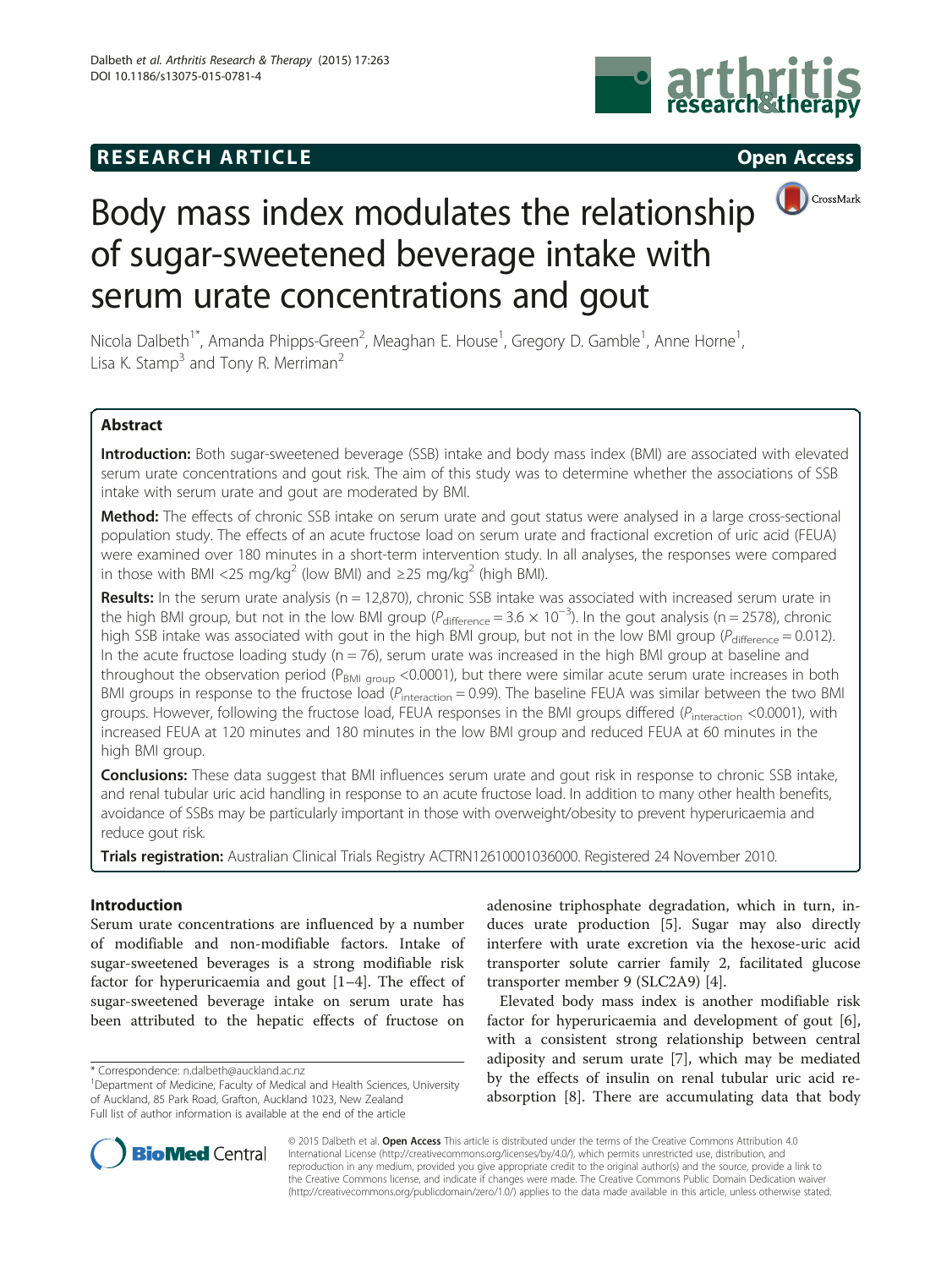mass index can modulate the influence of nonmodifiable genetic variants on serum urate [\[9](#page-6-0), [10](#page-6-0)]. The influence of body mass index may also modulate associations of modifiable factors, such as sugar-sweetened beverage intake, with serum urate and gout. The aim of this study was to determine whether the associations between sugar-sweetened beverage intake with serum urate and gout are moderated by body mass index.

#### Methods

We addressed the study aim in two separate analyses: first, in a large cross-sectional population study examining the effects of chronic sugar-sweetened beverage intake on serum urate and gout, and second, in a shortterm intervention study examining the effects of an acute fructose load on serum urate and fractional excretion of uric acid. In all analyses, the responses were analysed in those with body mass index  $\langle 25 \rangle$  mg/kg<sup>2</sup> (low body mass index group) and those with body mass index ≥ 25 mg/kg<sup>2</sup> (high body mass index group).

#### Chronic sugar-sweetened beverage intake serum urate analysis

The effect of chronic sugar-sweetened beverage intake on serum urate in separate body mass index strata was assessed by analysing 12,870 people without gout from the Atherosclerosis Risk in Communities (ARIC), Framingham Heart Study (FHS) and New Zealand (NZ) datasets. The ARIC ( $n = 8,436$ ) and FHS ( $n = 3,066$ ) cohorts are US longitudinal studies described by us elsewhere [[11](#page-6-0)] whereas the NZ dataset is a cross-sectional sample set recruited from 2007 to 2014 [\[4\]](#page-6-0). The FHS Generation 3 cohort was analysed with all measures taken at examination 1 (2002– 2005) and all ARIC measures were taken at examination 1 (1987–1989). Sugar-sweetened beverage consumption was assigned to one of three categories – those drinking no sugar-sweetened beverages (no sugar-sweetened beverage intake group), >0 to <2 sugar-sweetened beverages per day (low sugar-sweetened beverage intake group) and  $\geq 2$ sugar-sweetened beverages per day (high sugar-sweetened beverage intake group). Serum urate was regressed against the three categories in body mass index  $\langle 25 \text{ mg/kg}^2, \text{body}$ mass index ≥25 mg/kg<sup>2</sup> and unstratified. All analyses were adjusted by ethnicity, age, sex, fruit intake, triglycerides, kidney disease (self-reported) and hypertension, and relatedness in FHS. Significant difference in the change in serum urate per sugar-sweetened beverage category between body mass index groups was assessed by calculating a Cochran's  $Q$  test statistic and the corresponding  $P$  value  $(P<sub>O</sub>)$ . Data were analysed using STATA version 13.1 (StataCorp, College Station, TX, USA) and R 3.0.2 in the RStudio GUI version 0.98.1087 (R Foundation for Statistical Computing, Vienna, Austria).

#### Chronic sugar-sweetened beverage intake gout analysis

The effect of chronic sugar-sweetened beverage intake on gout status in separate body mass index strata was assessed by analysing  $2,578$  people (n = 1,368 without gout and 1,210 with gout) from the NZ dataset [\[4](#page-6-0)]. Gout was clinically ascertained using the 1977 American Rheumatism Association preliminary gout classification criteria [[12](#page-6-0)]. A logistic regression of sugarsweetened beverage intake (based on the three categories: 0,  $>0$  to  $<$ 2,  $>$ 2) with gout status was performed to determine the odds ratio for gout. All analyses were adjusted by ethnicity, age, sex, fruit intake, triglycerides, kidney disease and hypertension. Significant difference in the odds ratios for gout per sugar-sweetened beverage category between body mass index groups was assessed by calculating a Cochran's Q test statistic and the corresponding P value  $(P<sub>O</sub>)$ . Data were analysed using STATA version 13.1 and R 3.0.2 in the RStudio GUI version 0.98.1087.

#### Acute fructose intake analysis

The methods of the acute fructose intake study have been previously reported [[13\]](#page-6-0). Exclusion criteria were: gout, diabetes mellitus or fructose intolerance, diuretic use, fasting glucose >6 mmol/L. Following an overnight fast, 76 healthy volunteers consumed a sugar solution between 8 a.m. and 9 a.m., and blood was obtained prior to ingestion and then 30 minutes, 60 minutes, 120 minutes, and 180 minutes after ingestion. Urine was obtained at each time point for testing of urate and creatinine to allow calculation of fractional excretion of uric acid (uric acid clearance/creatinine clearance expressed as a percentage). Weight and height were measured at the start of the study visit, and body mass index was calculated. The sugar solution of 300 kcal/300 ml was consumed within 10 minutes, according to the protocol of Akhavan and Anderson for fructose-induced hyperuricaemia [\[14](#page-6-0)]. This solution contained 80 % fructose and 20 % glucose (64 g fructose and 16 g glucose). The study was approved by the New Zealand Multiregional Ethics Committee, and each participant gave written informed consent.

Data were analysed using a mixed models approach to repeated measures. Significant main and interaction effects were explored using the method of Tukey. Sex, ethnicity and triglycerides were adjusted for within the models. For change in serum urate and other biochemical variables, a mixed models analysis of covariance (ANCOVA) approach to repeated measures was used. For ANCOVA, the dependent variable was change from baseline, and baseline level was included as a covariate. Analyses were performed using SAS v 9.2 (SAS Institute Inc., Cary, NC, USA).  $P \le 0.05$  was considered significant and all tests were two-tailed.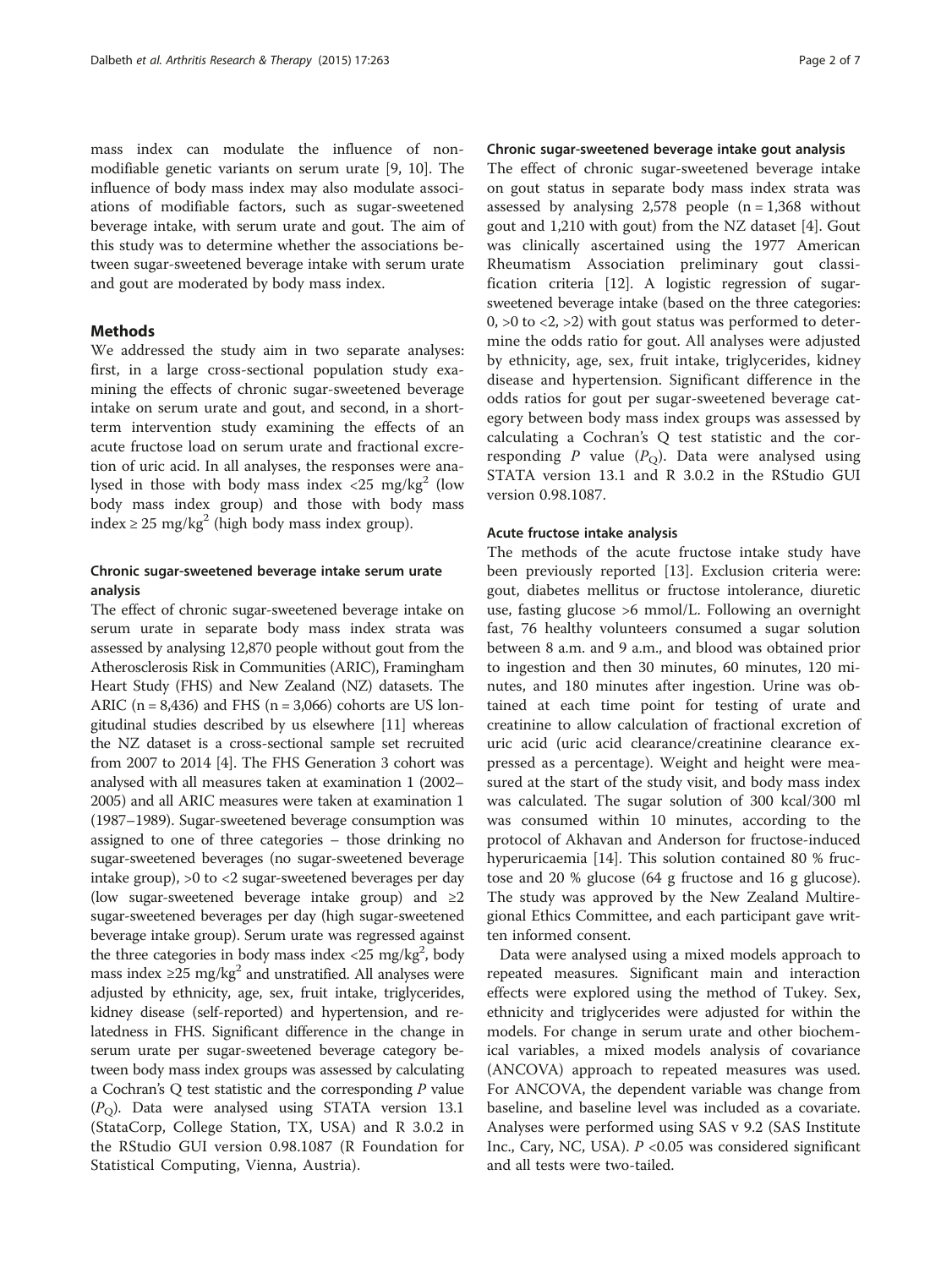#### Results

#### Chronic sugar-sweetened beverage intake and serum urate

The characteristics of participants in the chronic sugarsweetened beverage intake and serum urate analysis are shown in Table 1. The majority of participants were of Caucasian ethnicity ( $n = 10,443$ ), with smaller numbers of participants of New Zealand Polynesian (n = 918) and African American  $(n = 1,509)$  ethnicity. More than half (61.1 %) of participants had a body mass index  $\geq$ 25 kg/m<sup>2</sup>. The mean sugar-sweetened beverage intake in the low body mass index group was 1.1 drinks/day and in the high body mass index group was 1.2 drinks/day. Serum urate was higher in the high body mass index group compared to the low body mass index group.

In this analysis, high sugar-sweetened beverage intake was associated with higher serum urate in the entire group (compared with no sugar-sweetened beverage intake, body mass index-adjusted  $P = 0.11$  for low sugarsweetened beverage intake and  $P = 1.9 \times 10^{-3}$  for high sugar-sweetened beverage intake, Table [2\)](#page-3-0). There was no association between sugar-sweetened beverage intake and serum urate in the low body mass index group  $(P = 0.20$  for low sugar-sweetened beverage intake and  $P = 0.67$  for high sugar-sweetened beverage intake). In contrast, increased sugar-sweetened beverage intake was associated with higher serum urate in the high body mass index group ( $P = 9.4 \times 10^{-4}$  for low sugarsweetened beverage intake and  $P = 7.2 \times 10^{-6}$  for high sugar-sweetened beverage intake). The difference in serum urate according the sugar-sweetened beverage categories was significantly greater in the high body mass index group than in the low body mass index group ( $P_{difference} = 3.6 \times 10^{-3}$ ). The difference in serum urate was higher in the high body mass index group for both low sugar-sweetened beverage intake  $(P_{difference} =$ 1.4 × 10−<sup>3</sup> ) and high sugar-sweetened beverage intake  $(P_{\text{difference}} = 9.3 \times 10^{-4})$ .

#### Chronic sugar-sweetened beverage intake and gout status

The characteristics of participants in the chronic sugarsweetened beverage intake and gout analysis are shown in Table [3](#page-3-0). The majority of participants with gout (76.8 %) were on urate-lowering therapy. There were differences between cases and controls with respect to sex, age, ethnicity, serum urate, triglycerides, body mass index, and history of hypertension and kidney disease (Table [3\)](#page-3-0).

In the low body mass index group, after adjustment for all these variables, low sugar-sweetened beverage intake was associated with a reduced odds ratio (OR) for gout (OR 0.43,  $P = 0.043$ ) compared to no intake, and there was no increase in the odds ratio for high sugarsweetened beverage intake (OR 0.64,  $P = 0.31$ ) (Table [4](#page-4-0)). In contrast, high sugar-sweetened beverage intake was associated with a higher odds ratio for gout (OR 1.33,  $P = 0.033$ ) in the high body mass index group. The

|  |  |  |  |  | <b>Table 1</b> Clinical features of all participants in the chronic sugar-sweetened beverage intake urate analysis |  |  |  |  |  |  |  |  |
|--|--|--|--|--|--------------------------------------------------------------------------------------------------------------------|--|--|--|--|--|--|--|--|
|--|--|--|--|--|--------------------------------------------------------------------------------------------------------------------|--|--|--|--|--|--|--|--|

|                                              | Percentage with data | All<br>$(n = 12,870)$ | BM < 25<br>$(n = 5,002)$ | BMI $\geq$ 25<br>$(n = 7,862)$ | $\overline{P}$                  |
|----------------------------------------------|----------------------|-----------------------|--------------------------|--------------------------------|---------------------------------|
| Age, years                                   | 100                  | 49.5 (10.1)           | 48.9 (10.4)              | 49.9 (9.9)                     | $9 \times 10^{-9*}$             |
| Male sex, n (%)                              | 100                  | 6030 (46.9)           | 1740 (34.8)              | 4288 (54.5)                    | $< 1.0 \times 10^{-5**}$        |
| NZ East Polynesian dataset, n (%)            | 100                  | 583 (4.5)             | 96 (1.9)                 | 487 (6.2)                      | $< 1.0 \times 10^{-5^{**}}$     |
| NZ West Polynesian dataset, n (%)            | 100                  | 271(2.1)              | 16(0.3)                  | 255(3.2)                       |                                 |
| NZ Mixed East/West Polynesian dataset, n (%) | 100                  | 64(0.5)               | 4(0.1)                   | 60(0.8)                        |                                 |
| NZ Caucasian dataset, n (%)                  | 100                  | 450(3.5)              | 152(3.0)                 | 298 (3.8)                      |                                 |
| ARIC Caucasian dataset, n (%)                | 100                  | 6927 (53.8)           | 2930 (58.6)              | 3996 (50.8)                    |                                 |
| FHS Caucasian dataset, n (%)                 | 100                  | 3066 (23.8)           | 1380 (27.6)              | 1686 (21.4)                    |                                 |
| ARIC African American dataset, n (%)         | 100                  | 1509 (11.7)           | 424 (8.5)                | 1080 (13.7)                    |                                 |
| Serum urate, mmol/L                          | 98.4                 | 0.33(0.09)            | 0.30(0.07)               | 0.36(0.08)                     | $<\!1.0\times10^{-300^{\star}}$ |
| Triglycerides, mmol/L                        | 98.0                 | 1.79(1.52)            | 1.45(1.04)               | 2.01(1.72)                     | $<\!1.0\times10^{-300^*}$       |
| Body mass index, kg/m <sup>2</sup>           | 99.9                 | 27.1(5.4)             | 22.4(1.8)                | 30.1(4.8)                      | $<\!1.0\times10^{-300^*}$       |
| Fruit intake, pieces/day                     | 99.8                 | 1.47(1.31)            | 1.45(1.32)               | 1.48(1.31)                     | $0.32$ <sup>*</sup>             |
| Kidney disease, n (%)                        | 96.3                 | 134(1.1)              | 34(0.7)                  | 100(1.3)                       | $1.4 \times 10^{-3**}$          |
| Hypertension, n (%)                          | 99.3                 | 1541 (12.1)           | 395 (7.9)                | 1143 (14.7)                    | $< 1.0 \times 10^{-5^{**}}$     |

Unless specified, data are presented as mean (SD)

BMI body mass index, NZ New Zealand, ARIC Atherosclerosis Risk in Communities, FHS Framingham Heart Study

 $\displaystyle\int_{0}^{\infty}$ Two-sample  $t$  test with unequal variances<br> $\displaystyle\int_{0}^{\infty}$ Chi-square test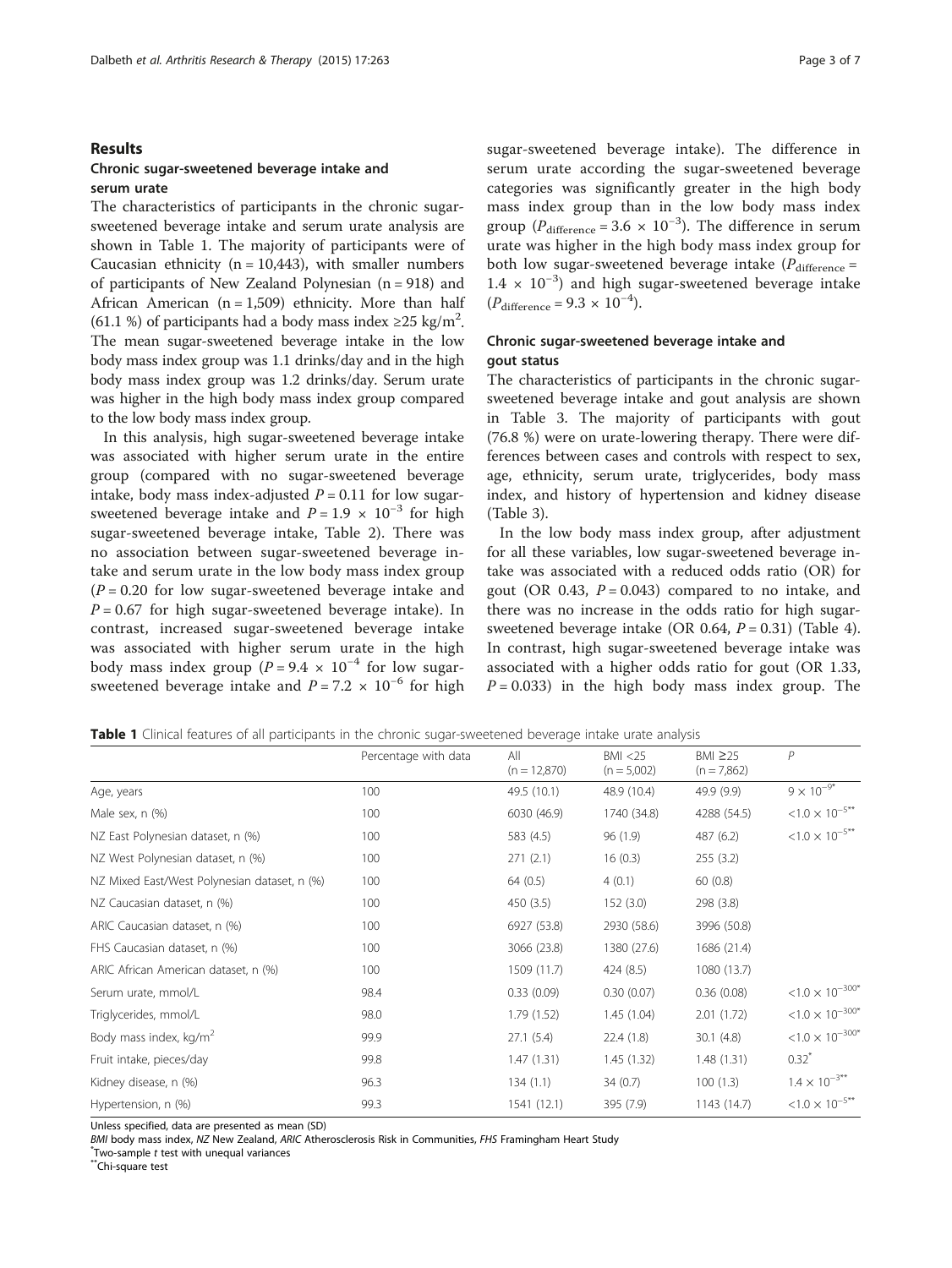|                                                |                | Per SSB category                             |                      | Overall SSB category                         |                      |                                                             |  |
|------------------------------------------------|----------------|----------------------------------------------|----------------------|----------------------------------------------|----------------------|-------------------------------------------------------------|--|
|                                                | SSB drinks/day | $\Delta$ in serum urate,<br>95 % CI (mmol/L) | $p^{**}$             | $\Delta$ in serum urate,<br>95 % CI (mmol/L) | P                    | P <sub>difference</sub> between<br>BMI $<$ 25 and $\geq$ 25 |  |
| All participants ( $n = 12,081$ ) <sup>*</sup> | $\overline{0}$ |                                              |                      | $0.004$ (0.002-0.006)                        | $9.7 \times 10^{-4}$ |                                                             |  |
|                                                | $>0$ to $<$ 2  | $0.004$ (0.000-0.008)                        | 0.11                 |                                              |                      |                                                             |  |
|                                                | $\geq$ 2       | $0.009$ (0.005-0.014)                        | $1.9 \times 10^{-3}$ |                                              |                      |                                                             |  |
| BMI <25 ( $n = 4.731$ )                        | $\mathbf{0}$   |                                              |                      | $-0.000$ $(-0.004 - 0.003)$                  | 0.97                 | $3.6 \times 10^{-3}$                                        |  |
|                                                | $>0$ to $<$ 2  | $-0.004$ $(-0.010 - 0.002)^{\dagger}$        | 0.20                 |                                              |                      |                                                             |  |
|                                                | $\geq$ 2       | $-0.002$ ( $-0.009 - 0.006$ ) <sup>++</sup>  | 0.67                 |                                              |                      |                                                             |  |
| BMI $\geq$ 25 (n = 7, 350)                     | $\mathbf{0}$   | $\overline{\phantom{a}}$                     |                      | $0.007(0.004 - 0.010)$                       | $1.4 \times 10^{-5}$ |                                                             |  |
|                                                | $>0$ to $<$ 2  | $0.010$ $(0.004 - 0.015)^{\dagger}$          | $9.4 \times 10^{-4}$ |                                              |                      |                                                             |  |
|                                                | $\geq$ 2       | $0.015$ (0.008-0.021) <sup>††</sup>          | $7.2 \times 10^{-6}$ |                                              |                      |                                                             |  |

<span id="page-3-0"></span>Table 2 Difference in serum urate concentration for chronic sugar-sweetened beverage intake stratified by body mass index (BMI) group

The difference in serum urate in the overall sugar-sweetened beverage (SSB) category is the average difference from sugar-sweetened beverage category 1 to category 2 to category 3 (i.e. 0, to >0 to <2, to ≥2). All analysis adjusted by sample set (Atherosclerosis Risk in Communities (ARIC) Caucasian, Framingham Heart Study (FHS) Caucasian, New Zealand (NZ) Caucasian, East Polynesian, West Polynesian, Mixed East Polynesian/West Polynesian, ARIC African American), age, sex, fruit intake (continuous variable), kidney disease, hypertension, triglycerides, and relatedness

\* Analysis adjusted by BMI

\*\*Compared with referent group (0 SSB/day)

<sup>†</sup> $P_{\text{difference}}$  between BMI groups =1.4  $\times$  10<sup>−3</sup>

<sup>††</sup> $P_{difference}$  between BMI groups = 9.3  $\times$  10<sup>-4</sup>

odds ratios according to the sugar-sweetened beverage categories were significantly greater in the high body mass index group than in the low body mass index group  $(P_{difference} = 0.012)$ . The difference in the odds ratios for gout were significantly different between the body mass index groups for both low sugar-sweetened beverage intake  $(P_{difference} = 5.9 \times 10^{-4})$  and high sugar-sweetened beverage intake  $(P_{difference} = 0.028)$ .

#### Acute fructose intake

The characteristics of participants in the acute fructose intake analysis are shown in Table [5.](#page-4-0) As previously reported,

the study participants were of European  $(n = 25)$ , Māori  $(n = 25)$  and Pacific  $(n = 26)$  ethnicity. More than half (59 %) of participants had a body mass index  $\geq$ 25 kg/m<sup>2</sup>. There were fewer European and more Pacific participants in the high body mass index group. All analyses were adjusted for sex and ethnicity.

In the acute fructose feeding study, serum urate was higher in the high body mass index group at baseline and throughout the observation period (Fig. [1a,](#page-5-0)  $P_{\text{body mass index group}}$  <0.0001). There were similar acute serum urate increases in both body mass index groups in response to the fructose load

| Table 3 Clinical features of participants in the gout analysis |  |  |  |
|----------------------------------------------------------------|--|--|--|
|----------------------------------------------------------------|--|--|--|

|                                                | Percentage with data | All<br>$(n = 2,578)$ | Controls<br>(1,368) | Cases<br>(1,210) | $\mathsf{P}$             |
|------------------------------------------------|----------------------|----------------------|---------------------|------------------|--------------------------|
| Age, years                                     | 100                  | 52.1 (16.4)          | 47.0 (16.5)         | 57.8 (14.4)      | $4.9 \times 10^{-66*}$   |
| Male sex, n (%)                                | 100                  | 1739 (67.5)          | 740 (54.1)          | 999 (82.6)       | $< 1.0 \times 10^{-5**}$ |
| NZ East Polynesian dataset, n (%)              | 100                  | 901 (35.0)           | 583 (42.6)          | 319 (26.4)       | $< 1.0 \times 10^{-5**}$ |
| NZ West Polynesian dataset, n (%)              | 100                  | 597 (23.2)           | 271 (19.8)          | 326 (26.9)       |                          |
| NZ Mixed East/West Polynesian dataset, n (%)   | 100                  | 92(3.6)              | 64 (4.7)            | 28(2.3)          |                          |
| NZ Caucasian dataset, n (%)                    | 100                  | 987 (38.3)           | 450 (32.9)          | 537 (44.4)       |                          |
| Serum urate at the time of recruitment, mmol/L | 86.5                 | 0.39(0.11)           | 0.37(0.10)          | 0.43(0.11)       | $5.9 \times 10^{-37*}$   |
| Triglycerides, mmol/L                          | 86.9                 | 2.14(1.4)            | 1.93(1.18)          | 2.39(1.60)       | $2.3 \times 10^{-14*}$   |
| Body mass index, kg/m <sup>2</sup>             | 100                  | 32.4(7.6)            | 31.3(7.5)           | 33.6 (7.6)       | $2.6 \times 10^{-15*}$   |
| Fruit intake, pieces/day                       | 98.9                 | 2.9(4.6)             | 2.8(4.2)            | 3.0(5.0)         | 0.27                     |
| Kidney disease, n (%)                          | 98.0                 | 295 (11.7)           | 57 (4.3)            | 238 (20.1)       | $< 1.0 \times 10^{-5**}$ |
| Hypertension, n (%)                            | 98.3                 | 975 (38.5)           | 309 (23.0)          | 666 (55.9)       | $< 1.0 \times 10^{-5**}$ |

Unless specified, data are presented as mean (SD)

 $\displaystyle{phantom{i}}^*$ Two-sample  $t$  test with unequal variances<br>\*\*Chi-square test

NZ New Zealand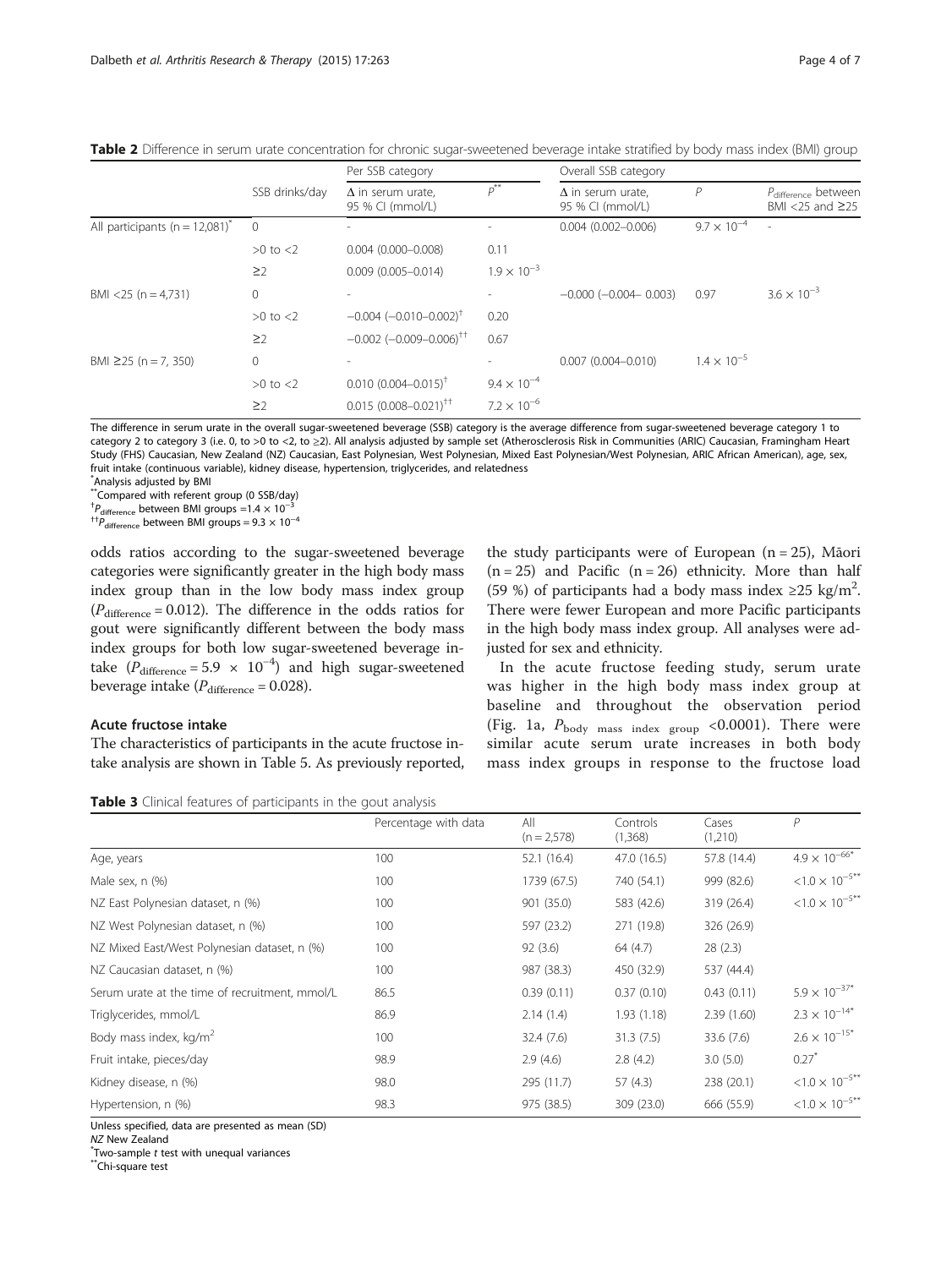<span id="page-4-0"></span>

|                                               |                | Per SSB category                 |                          | Overall SSB category |                |                                                |  |
|-----------------------------------------------|----------------|----------------------------------|--------------------------|----------------------|----------------|------------------------------------------------|--|
|                                               | SSB drinks/day | Odds ratio (95 % CI)             | $p^{**}$                 | Odds ratio (95 % CI) | $\overline{P}$ | $P_{difference}$ between BMI <25 and $\geq$ 25 |  |
| All participants ( $n = 2.144$ ) <sup>*</sup> | $\overline{0}$ | $\overline{\phantom{a}}$         | $\overline{\phantom{a}}$ | $1.09(0.96 - 1.23)$  | 0.19           | $\overline{\phantom{a}}$                       |  |
|                                               | $>0$ to $<$ 2  | $0.83(0.64 - 1.07)$              | 0.15                     |                      |                |                                                |  |
|                                               | $\geq$ 2       | $1.20(0.93 - 1.54)$              | 0.16                     |                      |                |                                                |  |
| $BMI < 25 (n = 304)$                          | 0              | $\overline{\phantom{a}}$         | -                        | $0.74(0.49 - 1.13)$  | 0.16           | 0.012                                          |  |
|                                               | $>0$ to $<$ 2  | $0.43$ $(0.19 - 0.97)^{\dagger}$ | 0.043                    |                      |                |                                                |  |
|                                               | $\geq$ 2       | $0.64$ $(0.28 - 1.50)^{+1}$      | 0.31                     |                      |                |                                                |  |
| BMI $\geq$ 25 (n = 1,840)                     | 0              | $\overline{\phantom{a}}$         | $\overline{\phantom{a}}$ | $1.15(1.01 - 1.32)$  | 0.035          |                                                |  |
|                                               | $>0$ to $<$ 2  | $0.92$ $(0.70 - 1.21)^{\dagger}$ | 0.55                     |                      |                |                                                |  |
|                                               | $\geq$ 2       | $1.33(1.02 - 1.74)^{+1}$         | 0.033                    |                      |                |                                                |  |

The difference in gout risk in the overall sugar-sweetened beverage (SSB) category is the average difference from sugar-sweetened beverage category 1 to category 2 to category 3 (i.e. 0, to >0 to <2, to ≥2). All analysis adjusted by age, sex, fruit intake (continuous variable), kidney disease, hypertension, triglycerides, and ethnicity (New Zealand (NZ) Caucasian, East Polynesian, West Polynesian and Mixed East/West Polynesian) \* Analysis adjusted by BMI

\*\*Compared with referent group (0 SSB/day)

 $^{†}P_{difference}$  between BMI groups =5.9  $\times$  10<sup>-4</sup>

 $^{17}P_{difference}$  between BMI groups = 0.028

(Fig. [1b,](#page-5-0)  $P_{interaction} = 0.99$ ). The fractional excretion of uric acid was similar between the two body mass index groups at baseline (Fig. [1c](#page-5-0), Tukey-Kramer adjusted  $P = 1.0$ ). The fractional excretion of uric acid in the low body mass index group increased significantly from baseline at 120 minutes and 180 minutes after the fructose load (Fig. [1c](#page-5-0) and [d](#page-5-0), Tukey-Kramer adjusted  $P = 0.003$  and <0.0001 respectively). In contrast, the fractional excretion of uric acid in the high body mass index group decreased significantly from baseline at 60 minutes after the fructose load (Fig. [1c](#page-5-0) and [d](#page-5-0), Tukey-Kramer adjusted  $P = 0.0002$ ), and no significant increase in fractional excretion of uric acid from baseline was observed even after 180 minutes of fructose intake. The fractional excretion of uric acid responses in the body mass index groups differed significantly following the fructose load (Fig. [1c](#page-5-0) and [d,](#page-5-0)  $P_{\text{interaction}}$  <0.0001).

#### **Discussion**

This study has shown that body mass index influences urate homeostasis associated with sugar-sweetened beverage intake. With low body mass index, chronic sugarsweetened beverage intake is associated with negligible difference in serum urate. This may be due to the ability of the renal tubule to rapidly increase uric acid excretion following an event that increases serum urate, thus normalising serum concentrations. In contrast, for those with high body mass index, chronic sugar-sweetened

Table 5 Clinical features of participants in the acute fructose loading study

|                                      | All $(n = 76)$ | $BMI < 25 (n = 31)$ | BMI $\geq$ 25 (n = 45) | P        |
|--------------------------------------|----------------|---------------------|------------------------|----------|
| Age, years                           | 30(17)         | 28 (14)             | 33 (19)                | 0.22     |
| Male sex, n (%)                      | 45 (59 %)      | 15 (48 %)           | 30 (67 %)              | 0.18     |
| European ethnicity, n (%)            | 25 (33 %)      | 16 (52 %)           | $9(20\%)$              | 0.009    |
| Māori ethnicity, n (%)               | 25 (33 %)      | 11 (35 %)           | 14 (31 %)              | 0.88     |
| Pacific ethnicity, n (%)             | 26 (34 %)      | 4 (13 %)            | 22 (49 %)              | 0.002    |
| Serum urate, mmol/l                  | 0.36(0.11)     | 0.31(0.09)          | 0.40(0.11)             | 0.0003   |
| Triglycerides, mmol/L                | 1.24(0.78)     | 0.93(0.34)          | 1.44(0.92)             | 0.0013   |
| Fractional excretion of uric acid, % | 5.82(2.15)     | 5.97(2.46)          | 5.70 (1.97)            | 0.60     |
| Body mass index, kg/m <sup>2</sup>   | 27.4(5.6)      | 22.6 (1.66)         | 30.8 (4.9)             | < 0.0001 |
| Kidney disease, n (%)                | $1(1.3\%)$     | 1(3.2%)             | $0(0\% )$              | 0.82     |
| Hypertension, n (%)                  | 6(7.9%         | 2(6.5%)             | 4(8.9%                 | 0.99     |

Unless specified, data are presented as mean (SD)

BMI body mass index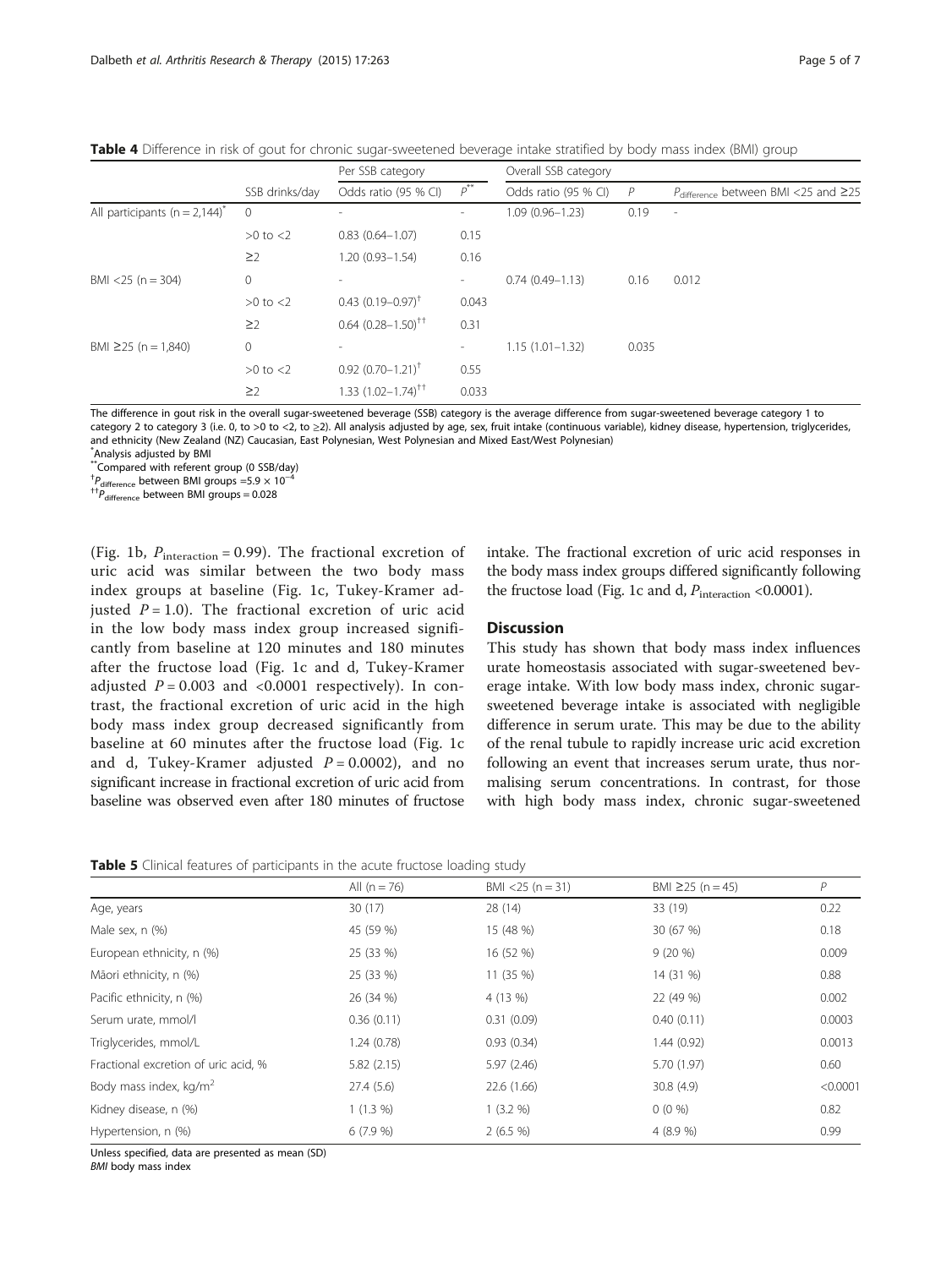<span id="page-5-0"></span>

beverage intake is associated with large increases in serum urate. With high body mass index, the renal tubular urate handling response to the acute fructose is altered, with reduction in fractional excretion of uric acid and slow renal clearance of uric acid. In the context of chronic intake of dietary sugar, these renal responses may lead to prolonged serum urate elevations.

Consistent with the serum urate results, we observed that high sugar-sweetened beverage intake was associated with a higher odds ratio for gout in those with high body mass index, but not in normal weight individuals. Due to the high use of urate-lowering therapy in participants with gout, we were unable to determine whether people with gout and high body mass index have an amplified serum urate response to sugar-sweetened beverage intake, compared to normal weight people with gout. However, our gout analysis does suggest that the observed serum urate interaction between chronic sugar-sweetened beverage intake and BMI observed in the general population is clinically relevant.

In contrast to the in-hospital study by Yamashita et al. reporting lower fractional excretion of uric acid (FEUA) in people with obesity compared to normal weight control participants [\[15](#page-6-0)], baseline FEUA were similar between BMI groups in our acute feeding study, which studied

community-dwelling healthy volunteers. However, acute FEUA responses were substantially different following the fructose load. Although higher serum urate was observed in the high body mass index group throughout the acute feeding study, we did not observe differences between body mass index groups in change in serum urate following a fructose load. This is perhaps surprising given the chronic sugar-sweetened beverage intake study and the acute fructose study fractional excretion of uric acid results. These data suggest that the hepatic urate production response to an acute fructose load is not influenced by body mass index. In the context of chronic sugarsweetened beverage intake, the ability of the renal tubule to clear urate following hepatic synthesis may account for the differential serum urate responses observed between the chronic and acute study. Unfortunately, there are currently no large publicly available databases with fractional excretion of uric acid data to further clarify whether the renal responses to chronic fructose intake differ between different body mass index groups. Differential serum urate responses to acute and chronic sugar-sweetened beverage intake have been reported previously in relation to genetic risk factors such as SLC2A9 [[4, 13\]](#page-6-0), and it is possible that chronic sugar-sweetened beverage exposure influences other pathways that regulate serum urate.